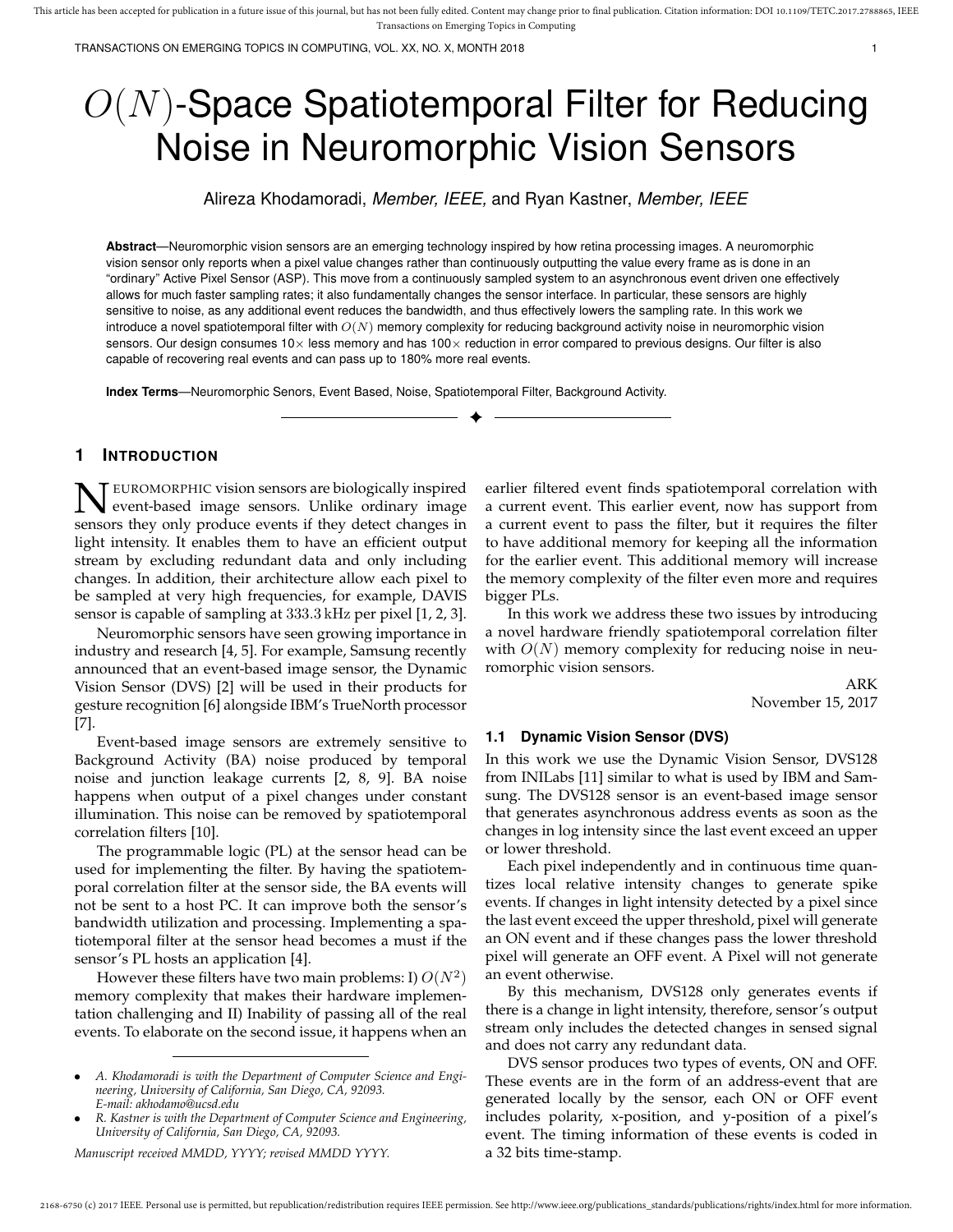TRANSACTIONS ON EMERGING TOPICS IN COMPUTING, VOL. XX, NO. X, MONTH 2018 2

To encode all the event information for output stream, DVS sensor uses Address Event Representation (AER) protocol [3] to create a quadruplets for each event as following:

$$
e(p,x,y,t) \tag{1}
$$

- $p$ : Polarity, direction of change in light intensity
- $x:$  Column number.
- $y$ : Row number.
- t: Time-Stamp.

#### **1.2 Background Activity (BA)**

Background Activity noise is produced by thermal noise and junction leakage currents acting on switches connected to floating nodes [2, 9, 12]. These events decay the quality of the data and utilize unnecessary communication bandwidth and processing.

The difference between BA events and the real activity events of a pixel is that the BA events lack temporal correlation with events in their spatial neighborhood unlike the real events that have a temporal correlation with events from their spatial neighbors. Using this difference, the BA noise can be filtered out by detecting events generated by a pixel without the spatiotemporal correlation with the events generated by neighboring pixels and the pixel itself.

Such a filter is a spatiotemporal correlation filter. To process an event, a spatiotemporal filter searches the event's spatial neighborhood for events with time-stamps closer than a  $dT$  to the processing event's time-stamp (Fig. 1). If there exists an event with a time-stamp closer than the  $dT$ to the processing event's time-stamp, the processing event has *support* and can pass the filter. The processing event will be filtered out otherwise. This principal can be formulated as following:

$$
e(p, x, y, t) \text{ is not } BA \iff \exists |t - t_{ij}| < d
$$
\n
$$
\text{s.t. } |i - x| \le 1 \land |j - y| \le 1 \tag{2}
$$

In the above equation,  $e$  is the processing event and  $t_{ij}$ is the time-stamp of the most recent event at  $col = i$  and  $row = j$  excluding the processing event.

It should be clear that for implementing such a filter one memory cell per pixel is required to store the most recent time-stamp.



Fig. 1. Principal of spatiotemporal correlation filter. An event can pass the filter if it has correlation with its spatial neighbors within a temporal window  $dT$ .

## **1.3 Contribution**

We introduce a novel filter with  $O(N)$  memory complexity for reducing BA noise in neuromorphic sensors. Our filter's memory requirement is significantly lower than other related work; this low memory requirement makes our filter desirable for near sensor implementation. By design, our filter stores all the necessary data for recovering recent events. By recovering past real events, we improved the filter's output up to 180% compared to other designs. We also improved the error rates of hardware friendly spatiotemporal filters. Error rates for our filter are  $100\times$  smaller than other hardware friendly designs for *false negative* error and zero for *false positive* error.

The rest of the paper is organized as follows. Section 2 reviews the related work in spatiotemporal correlation filter design. Section 3 describes the design of our proposed spatiotemporal filter. Section 4 studies BA noise and provides a mathematical model for it in neuromorphic sensors. In section 5 we define three types of error for spatiotemporal filters and compare them for different filter designs. Section 6 compares and describes the results of hardware implementation for different filter designs.

## **2 RELATED WORK**

Filtering BA noise at the sensor head improves the quality of the data at sensor's output stream, the bandwidth utilization, and saves on processing at a consumer of the data. Filtering BA noise at the sensor head can be inevitable if the existing PL at the sensor be used for implementing a custom application [4].

However implementing a spatiotemporal filter at the sensor head can be problematic. These filters require  $N^2$ memory cells for a sensor with  $N \times N$  pixels. Even for small filters, this memory requirement can exceed the available hardware resources at the sensor head. Even if a spatiotemporal filter fit into the sensor's PL, there will not be enough space left for implementing other applications and near sensor processing.

Liu, et. al. [8] designed a filter to address this issue by sub-sampling pixels into groups and projecting each group into one memory cell. An  $N \times N$  sensor then will be divided into  $N^2/S^2$  groups with S being the sub-sampling factor. Although this filter does not have significant loss in accuracy for  $S = 2$ , its error rate increases significantly as the sub-sampling factor grows.

The other problem with *Liu's* filter is the fact that pixels are only compared with other pixels in their sub-sampling group; if a real signal maps on different neighboring subsampling groups, *Liu's* filter will not search neighboring pixels in other sub-sampling groups for temporal correlation and it can increase the error rate (Fig. 2). This error can be significant when a DVS is used for observing small objects with limited movement [13].

As mentioned before, the high memory requirement of spatiotemporal filters drives a secondary issue in their design and prevents them to pass both supporting events, meaning if an earlier event that did not pass the filter, provides support for a current event, now the current event is also supporting the earlier event and both events should pass the filter. But this requires extra memory to store all the

2168-6750 (c) 2017 IEEE. Personal use is permitted, but republication/redistribution requires IEEE permission. See http://www.ieee.org/publications\_standards/publications/rights/index.html for more information.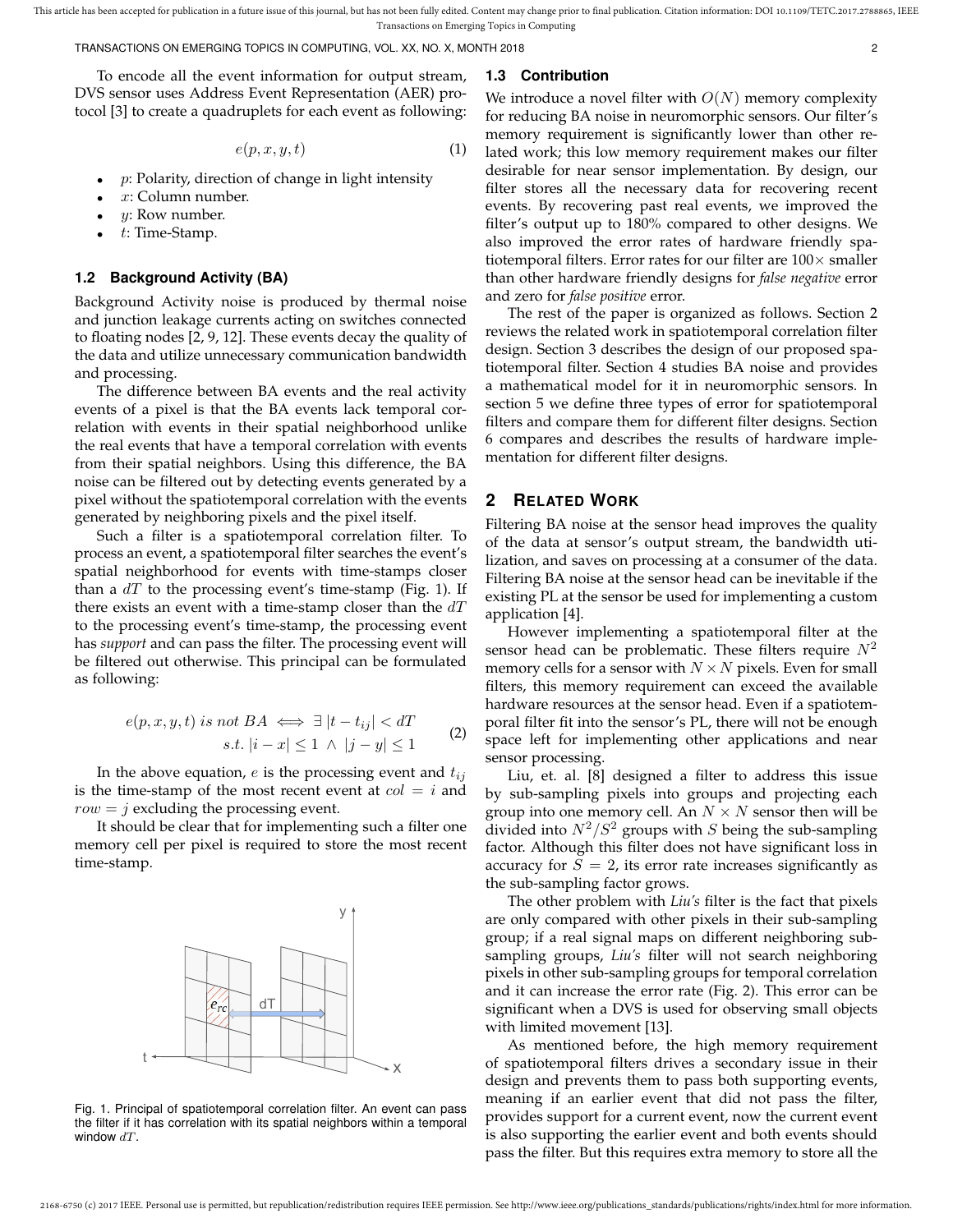TRANSACTIONS ON EMERGING TOPICS IN COMPUTING, VOL. XX, NO. X, MONTH 2018 3

| G2 | G <sub>1</sub> |  |
|----|----------------|--|
|    | FULLE          |  |
| G3 | G4             |  |
|    |                |  |
|    |                |  |

Fig. 2. Sub-sampling groups G1, G2, G3, and G4 each includes 4 pixels. A real world signal that is mapped to different sub-sampling groups may not completely pass *Liu's* filter.

information for the earlier event. *Liu's* filter also lacks this feature and is not designed to store previous events'  $(x, y)$ positions and polarity.

## **3 PROPOSED SPATIOTEMPORAL FILTER**

In order to search for correlation, spatiotemporal filters need to store the time-stamp of earlier events. But compared to real signals, BA noise is a sparse and random signal. Our observations and calculations show that it is possible to take advantage of this property and store less time-stamps in a specific way to create an accurate and compact filter. In our filter, instead of just saving the time-stamp, we store all the information for an event. By storing all the event information, we are able to search for spatiotemporal correlation in future time of an event and recover all of the real events.

In our approach, Instead of using one memory cell per pixel to store the most recent time-stamp or in *Liu's* case, using one memory cell per sub-sampling group, we assign two memory cells to each row and each column to store the most recent event in the entire row or column (Fig. 3).



Fig. 3. Memory utilization for different spatiotemporal filter designs: a) Baseline design: using one memory cell per pixel, b) *Liu's* design: using one memory cell per sub-sampling group  $(S = 2)$ , c) Proposed design: two memory cells assigned to each row and column.

Each memory cell is 32 bits, to store the data for the most recent event, we use two memory cells: one for storing the time-stamp and one memory cell for storing a bookkeeping bit, the other axis position, and polarity (Fig. 4.a).

The bookkeeping bit is used for keeping a record of the stored event's status to prevent sending duplicate events. To store the event's polarity one bit is required, it leaves 30 bits from the memory cell for storing the other axis position, it allows the filter to support sensors as big as  $2^{30} \times 2^{30}$  pixels.

For example after the filter finishes processing an incoming event  $e = (p, x, y, t)$ , it updates the cells corresponding to  $row = y$  and  $col = x$ , both time-stamps will be updated to  $t$  and both polarity bits will be updated to  $p$  the value of *other axis position* for  $row = y$  will be updated to x and the value of *other axis position* for  $col = x$  will be updated to y. And if the result of processing is that the event is passing the filter, the bookkeeping bit will be set to one and zero otherwise. (Fig. 4.b).



Fig. 4. Memory utilization: a) Two memory cells per row and column, 1 bit to keep track if the event is passed, 1 bit to store polarity, 30 bits to store other axis position, and 32 bits to store time-stamp b) An arriving event  $e(p, x, y, t)$  is stored in corresponding memory cells.

Using only two memory cells per row or column, significantly reduces the memory requirements. Compared to other designs, the memory complexity is reduced from  $O(N^2)$  to  $O(N)$ . It makes our filter a much more affordable design for hardware implementation.

Because this filter is able to store all the information for an event, it can recover more real events, later in section 5 we show that this technique improves the data density of real events by about 180%.

## **4 NOISE MODEL**

In a CMOS image sensor, temporal noise is primarily due to the photodetector shot noise, the output amplifier's thermal and  $1/f$  noise, and pixel reset, follower, and access transistor thermal, shot, and  $1/f$  noise [9, 12]. Hand analysis of the CMOS image sensors published by several authors [1, 2, 14, 15, 16] show that at low illumination the dominant source of noise is reset and readout transistors, while at high illumination the dominant source of noise is the photodiode shot noise.

The DVS sensor is an unconventional CMOS imager. In this sensor, a pixel generates an output if there is enough change in the light intensity since the last event. A pixel then uses two comparators to generate a single bit for reporting an increase or a decrease in the light intensity and sensor generates an ON or OFF event accordingly.

In neuromorphic vision sensors BA events are produced under constant illumination. These events are caused by thermal noise and junction leakage currents acting on switches connected to floating nodes[1, 2, 9]. The hand analysis of DVS128 show that this sensor produces BA events with an average rate of 0.05 Hz at room temperature and it increases to  $1.5 \text{ Hz}$  at  $60 \degree \text{C}$  [2].

These events randomly appear in time independent of each other with an average rate. Although their source is a combination of different noises (Shot, Gaussian, and Pink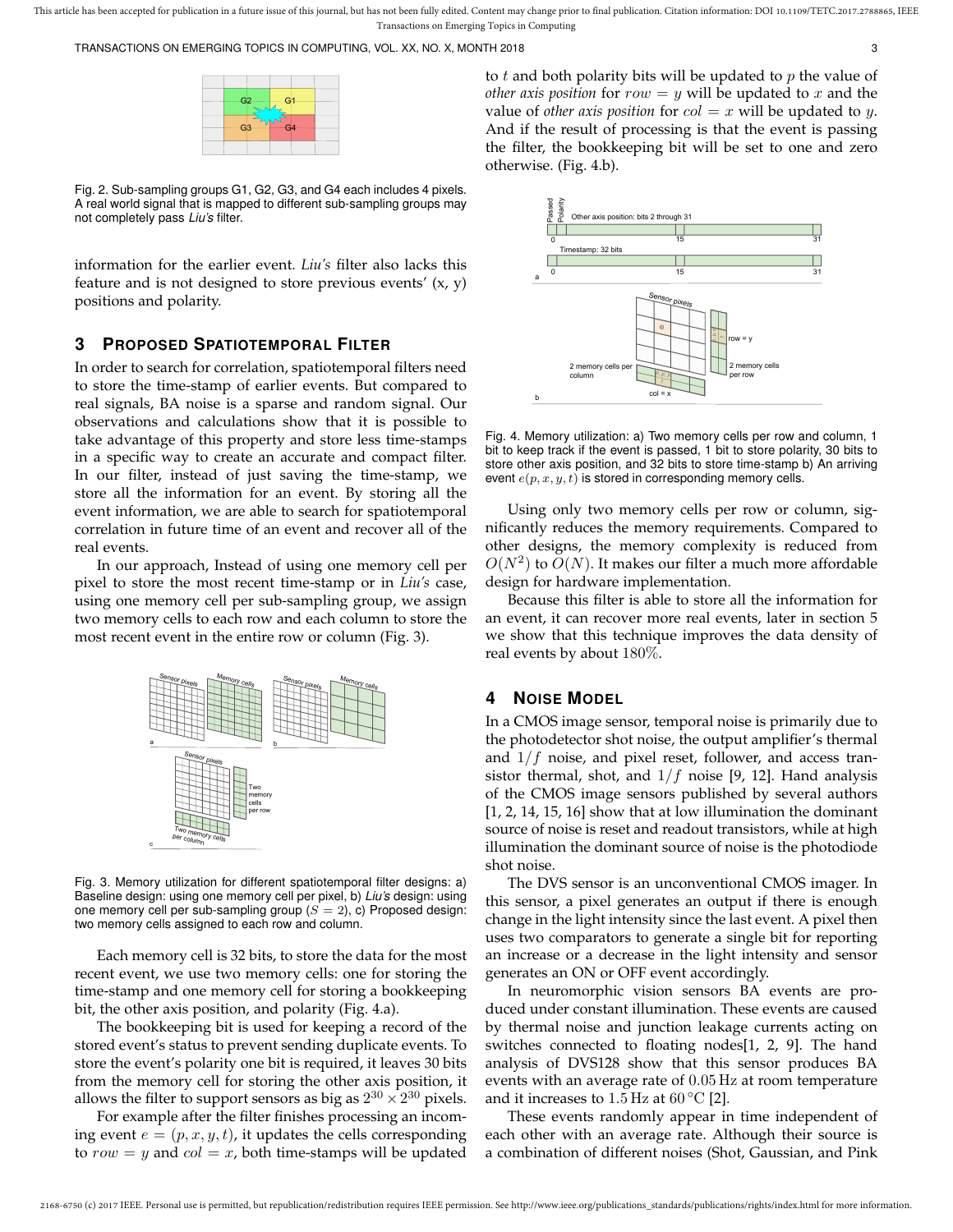TRANSACTIONS ON EMERGING TOPICS IN COMPUTING, VOL. XX, NO. X, MONTH 2018 4

noises), we assume that their appearance follow a Poisson distribution. Our motivation for making this assumption is based on our observations and previous related studies [12, 17].

To evaluate our assumption, we collected the output stream for a DVS128 sensor in a controlled environment. In our experiments by isolating the setup, we ensured that there are no real events captured by the sensor. We collected sensor's output stream for intervals of 7200 sec in three different constant illumination settings: dark, normal, and bright. We repeated each test for seven days (Fig. 5). We then used the collected data to measure the goodness of fit between their underlying distribution and Poisson distribution using Kolmogorov-Smirnov test [18].



Fig. 5. DVS128 sensor used in our experiment for data collection. In each data collection experiment, the sensor was kept under constant illumination in an empty room isolated from any activity.

## *Poisson Distribution*

Poisson distribution is a discrete probability distribution that expresses the probability of a given number of events occurring in a fixed interval of time if these events occur with a known average rate and independent of each other:

$$
P\{n\ events\} = \frac{(\lambda)^n}{n!}e^{-\lambda} \tag{3}
$$

with  $\lambda$  being the average rate of occurrence for the events.

#### *Two-Sample Kolmogorov-Smirnov Test*

This test is one of the most popular and important tests for comparing samples with a reference probability distribution [19] and can serve as a goodness of fit test.

If *null hypothesis*, be the position that *"there is no relationship between two measured phenomena"*, Kolmogorov-Smirnov test can check the goodness of fit between samples drawn from an unknown distribution and samples drawn from a known distribution by rejecting or accepting the null hypothesis.

$$
D_{m,n} = \sup_x |F(x)_m - F_n(x)| \tag{4}
$$

Where  $D_{m,n}$  is the Kolmogorov-Smirnov statistic,  $\sup_x$ is the supremum of the set of distances,  $F_m(x)$  is the cumulative distribution function of the known distribution, and  $F_n(x)$  is the empirical distribution function (EDF) for n samples and is defined as:

$$
F_n(x) = \frac{1}{n} \sum_{i=1}^n 1_{x_i \le x} \tag{5}
$$

The null hypothesis is rejected at level  $\alpha$  if:

$$
D_{m,n} > \sqrt{-\frac{m+n}{2mn}ln(\frac{\alpha}{2})}
$$
 (6)

Applying the Kolmogorov-Smirnov test on the collected noise from our DVS sensor results an average pValue=  $0.97$ and KS statistic=  $0.02$  that confirms that the null hypothesis can be rejected at level  $\alpha = 0.05$  between the BA events collected from the DVS sensor and Poisson process with average BA rate equal to 0.05 Hz (Fig. 6).



Fig. 6. Kolmogorov-Smirnov test results for DVS128 BA noise and Poisson distribution:  $pValue = 0.97$ , KSstatistic =  $0.02$ 

Our tests confirm that the BA events from the DVS can be assumed to be drawn from a Poisson distribution, to calculate the number of arrivals for any finite time interval, Poisson process can be used:

$$
P\{N(t) = n\} = \frac{(\lambda t)^n}{n!} e^{-\lambda t}
$$
 (7)

In (7),  $P\{N(t) = n\}$  is the probability of receiving n BA events during time t from one pixel and  $\lambda$  is the average rate of BA noise-events per pixel.

# **5 FILTERS' ERROR ANALYSIS**

In this section, we use the noise model introduced in last section in our analysis to calculate the probability of error for different filter designs. We define three cases of *error* for spatiotemporal filters in our analysis:

- *False positive*: passing an event with no correlation with neighboring events.
- *False negative*: filtering an event with correlation with neighboring events.
- *Past event false negative*: filtering an event with correlation with neighboring events in future time.

Reader should note that if a BA event has correlation with real events it will pass any filter working on spatiotemporal correlation principals.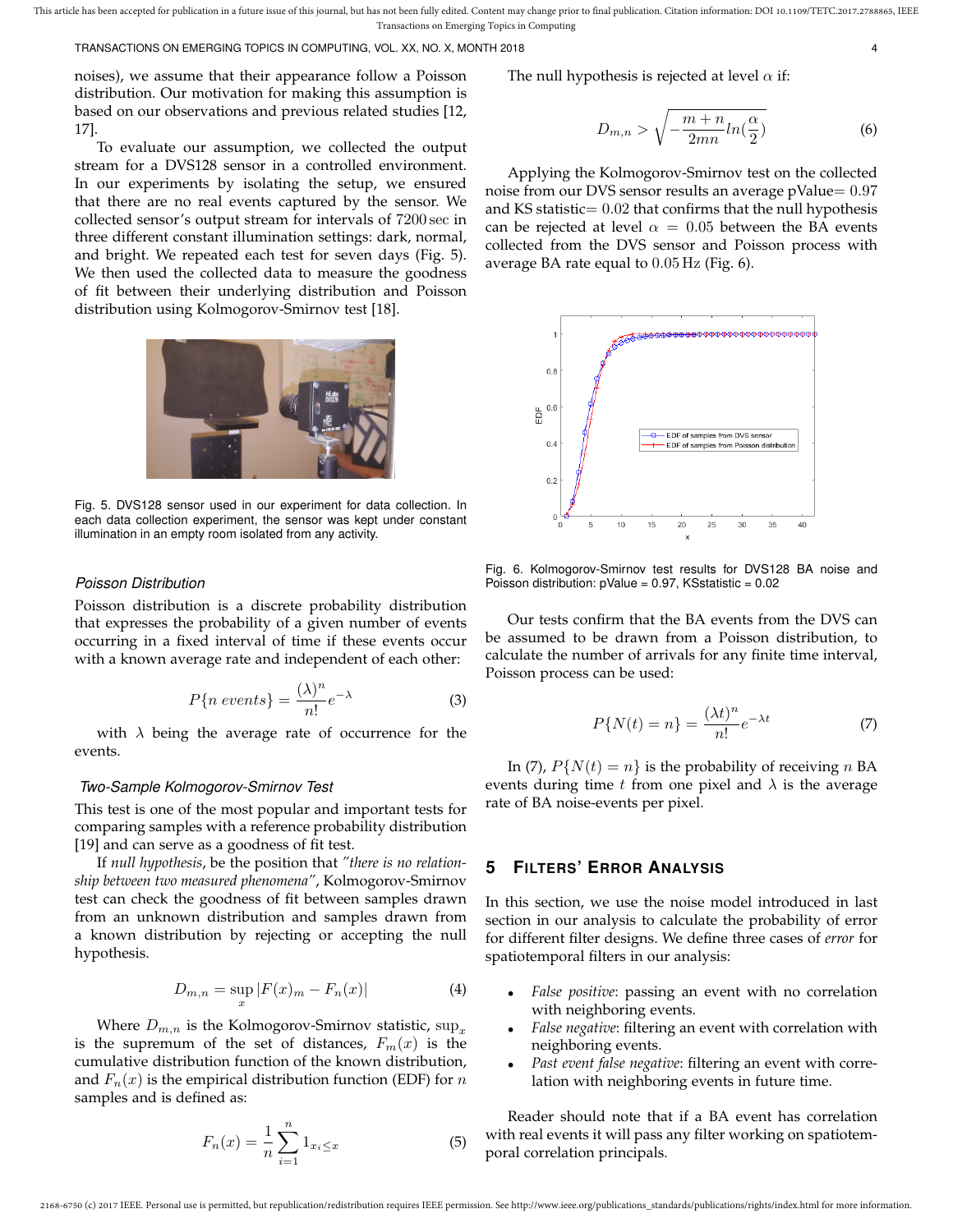TRANSACTIONS ON EMERGING TOPICS IN COMPUTING, VOL. XX, NO. X, MONTH 2018 5

#### **5.1 Baseline BA Filter**

In this filter one memory cell is assigned to each pixel for storing the last event's time-stamp. This design, does not have *false positive* and *false negative* errors. However, this filter does not have enough memory to store other parameters of previous events, such as polarity therefore it is prone to *past event false negative* error. We use this design as our baseline.

## **5.2 Liu's BA Filter**

This filter uses sub-sampling groups to reduce the memory size. Each sub-sampling group of pixels with sampling factor S, includes  $S^2$  pixels and uses one memory cell for storing the time-stamp of the most recent event of the group (Fig. 3.b).

Grouping pixels in sub-sampling groups bigger than  $2 \times 2$  causes false spatiotemporal correlation between nonneighboring pixels and will produce *false positive* error.

Although this filter is more efficient than the *baseline* filter for utilizing memory cells, it still does not store any data related to events beside their time-stamp. As a result, this filter is incapable of recovering past events with spatiotemporal correlation with current events and is prone to *past event false negative* error.

*False negative* error in this filter is caused by its specific design. This filter does not check neighboring groups for supporting an arrival event. In the case of having a real world signal mapped to neighboring pixels in different subsampling groups (Fig. 2), this filter may not pass all of the bordering events.

To calculate the probability of error for an incoming event in this filter, we define three pixel groups for a subsampling group and calculate their *false positive* and *false negative* probabilities.

A  $S<sup>2</sup>$  sub-sampling group of pixels includes: 4 corner pixels,  $4(S-2)$  side pixels, and  $(S-2)^2$  inner pixels (Fig. 7).



Fig. 7. Three pixel groups for a  $S \times S$  sub-sampling group: *green*: 4 corner pixels, *blue*:  $4(S - 2)$  side pixels, and *red*:  $(S - 2)^2$  inner pixels.

$$
S^2 = 4 + 4(S - 2) + (S - 2)^2
$$
 (8)

An arriving event can be from corner, side or inner groups with the probabilities  $4/S^2$ ,  $4(S-2)/S^2$ , and  $(S-2)^2/S^2$  accordingly.

Each corner pixel has five neighboring pixels outside of its sub-sampling group, that can cause *false negative* errors. And has  $S^2 - 4$  non-neighboring pixels in its sub-sampling group that can cause *false positive* errors.

Each side pixel has three neighboring pixels outside of its sub-sampling group that can potentially cause *false negative* errors. And has  $S^2$  – 6 non-neighboring pixels in its group with potentials of causing *false positive* errors. For the last group, each inner pixel has  $S^2-9$  non-neighboring pixels that can cause *false positive* errors.

In *Liu's* filter *false positive* error is when a nonneighboring pixel's spatiotemporal correlation with an arriving event is used to pass the event and can be calculated for a temporal window  $t$  as:

$$
P\{false\ positive\ error(t)\} =
$$
  
\n
$$
\frac{4}{S^2}(1 - P\{N(t) = 0\}^{S^2 - 4})
$$
  
\n
$$
+\frac{4(S-2)}{S^2}(1 - P\{N(t) = 0\}^{S^2 - 6})
$$
  
\n
$$
+\frac{(S-2)^2}{S^2}(1 - P\{N(t) = 0\}^{S^2 - 9})
$$
\n(9)

 $P{N(t) = 0}$  is calculated using (7) and  $1 - P{N(t) = 0}$  $(0)^k$  is the probability of having at least one BA event from  $k$  pixels during time  $t$ .

To calculate the *false negative* error for *Liu's* filter, we calculate the possibility of loosing support from a neighboring pixel in a different sub-sampling group:

$$
P{false negative error} = \frac{4}{S^2}(\frac{5}{9}) + \frac{4(S-2)}{S^2}(\frac{3}{9})
$$
 (10)

#### **5.3 Normal Sub-Sampling Filter**

To resolve the *false negative* error in *Liu's* filter shown in Fig. 2, we consider a filter that neighboring sub-sampling groups can support each other. To the best of our knowledge this filter is not used in practice and is provided only to demonstrate that resolving the *false negative* error will increase the *false positive* error in sub-sampling approach. In the rest of this paper, we refer to this filter by *sub-sampling filter*.

This filter is also prone to *past event false negative* error, but because neighboring sub-sampling groups in this filter can support each other the *false negative* error is zero. To calculate the *false positive* error we need to calculate how many non-neighboring pixels can cause this error for each pixel in a sub-sampling group. For the corner pixels, there are  $4S^2-9$  non-neighboring pixels that can potentially cause this error. For side and inner pixels, there are  $2S^2 - 9$  and S <sup>2</sup> − 9 pixels accordingly that can potentially cause *false positive* error. We can formulate this for a temporal window t as:

$$
P\{false\ positive\ error(t)\} = \frac{4}{S^2}(1 - P\{N(t) = 0\}^{4S^2 - 9}) + \frac{4(S - 2)}{S^2}(1 - P\{N(t) = 0\}^{2S^2 - 9}) + \frac{(S - 2)^2}{S^2}(1 - P\{N(t) = 0\}^{S^2 - 9})
$$
\n(11)

## **5.4 Our Proposed Filter**

This filter stores the quadruplet (1) of the most recent event in a row or a column. Therefore it is capable of recovering previous events and does not suffer from *past event false negative* error.

2168-6750 (c) 2017 IEEE. Personal use is permitted, but republication/redistribution requires IEEE permission. See http://www.ieee.org/publications\_standards/publications/rights/index.html for more information.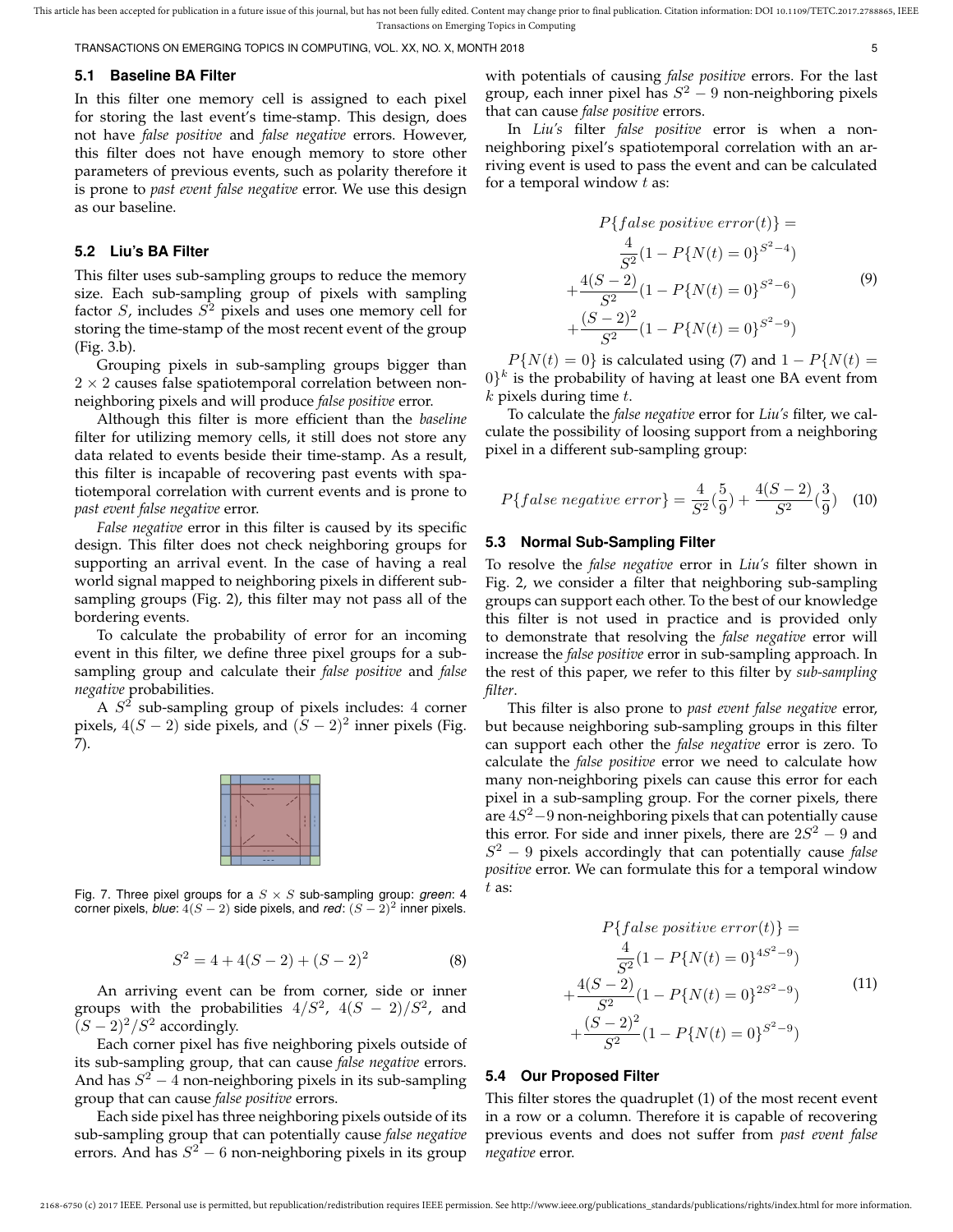TRANSACTIONS ON EMERGING TOPICS IN COMPUTING, VOL. XX, NO. X, MONTH 2018 6

To store an event, this filter stores both row and column information, therefore non-neighboring events are not included in the search for spatiotemporal correlation. As a result the *false positive* error in this filter is zero.

The *false negative* error happens in a special case when there is only one real event to provide support for another real event but the data of the older real event gets replaced by BA noise. Lets consider two real events  $e_1$  and  $e_4$  in neighboring of each other with the timing order of  $t_1 < t_4$ :

$$
e_1(p_1, x_1, y_1, t_1) \text{ and } e_4(p_4, x_4, y_4, t_4) \text{ are neighbors}
$$

$$
\iff |x_1 - x_4| \le 1 \land |y_1 - y_4| \le 1 \quad (12)
$$

If  $t_4-t_1 < dT$  then both events must pass the filter, but if BA events overwrite  $e_1$ 's data, the recent event  $e_4$  will loose its support from  $e_1$ . If noise does not support  $e_4$  (no BA event in  $e_4$ 's neighborhood during  $dT$ )  $e_4$  will not pass the filter and results into *false negative* error. Lets consider two BA events  $BA_2(p_2, x_1, y_2, t_2)$  and  $BA_3(p_3, x_3, y_1, t_3)$  (Fig. 8), *false negative* error will happen if:

$$
t_1 \le (t_2, t_3) \le t_4 \ \land \ |y_2 - y_4| > 1 \ \land \ |x_3 - x_4| > 1 \quad (13)
$$



Fig. 8. Example of *false negative* error in our proposed filter: a) at  $t = t_1$ , real event  $e_1$  arrives, column  $x_1$  stores  $y_1$  and  $t_1$  and row  $y_1$  stores  $x_1$ and  $t_1$ . b) at  $t = t_2$ , noise event  $BA_2$  arrives and changes the values of column  $x_1$  to  $y_2$  and  $t_2$ . c) at  $t = t_3$ , noise event  $BA_3$  arrives and changes the values of row  $y_1$  to  $x_3$  and  $t_3$ . At this point information related to  $e_1$  are completely overwritten by noise events. d) at  $t = t_4$ real event  $e_4$  arrives and filter can not find a temporal correlation in its neighboring pixels and *false negative* error occurs.

Our filter's *False negative* error for a  $M \times M$  sensor and temporal window  $t$  can be calculated as:

$$
P{false negative error(t)} =
$$
  

$$
(1 - P{N(t) = 0}^{M-3})^2
$$
 (14)

2168-6750 (c) 2017 IEEE. Personal use is permitted, but republication/redistribution requires IEEE permission. See http://www.ieee.org/publications\_standards/publications/rights/index.html for more information.

In (14) we are calculating the probability of receiving at least one BA event from the pixels in  $e_1$ 's row  $(y_1)$ excluding  $e_2$ 's neighbors and at least one BA event from the pixels in  $e_1$ 's column  $(x_1)$  excluding  $e_2$ 's neighbors during a temporal window t.

## **5.5 Theoretical Comparison**

To compare the filters, we use our developed equations to calculate both *false negative* and *false positive* errors.

In our comparison for *false positive* error, we set the temporal window of the filter to a practical value  $dT = 1$ mSec and noise frequency to 0.05 Hz for room temperature [2]. This error is zero in our filter and the result for other sensors with different sensor sizes are shown in Fig. 9.



Fig. 9. False positive error calculated for  $dT = 1$ mSec and  $f_{noise} =$ 0.05Hz (room temperature). This error is zero for our filter. Increasing the size of the filter for *Liu's* and *sub-sampling* filters results in smaller sub-sampling groups and improves this error.

Increase in temperature increases the average noise rate and results to higher *false positive* error rates for *Liu's* and *sub-sampling* filters.



Fig. 10. False negative error calculated for temporal window  $dT =$ 1mSec and noise rate  $f_{noise} = 0.05$ Hz. Since this error is significantly lower for our filter, data are presented in logarithmic scale. Increasing *Liu's* filter's size will increase the number of corner and side pixels and results in higher error rates (10).

Comparison between the filters for *false negative* error is done in a different fashion. This error is zero for *subsampling* filter, temporal independent for *Liu's* filter (10), and temporal dependent for our proposed filter (14).

Fig. 10 shows this comparison between *Liu's* and our filter. The decay in *Liu's* noise probability is because of fading effect of corner and side pixels for larger sub-sampling groups (10). Increasing the temporal window will increase the probability of *false negative* error for our filter.

## **5.6 Comparison Between Filters using Real Data**

In this subsection, we compare the filters using real data captured from a DVS sensor. To compare the performance of our filter with the baseline filter, we passed the collected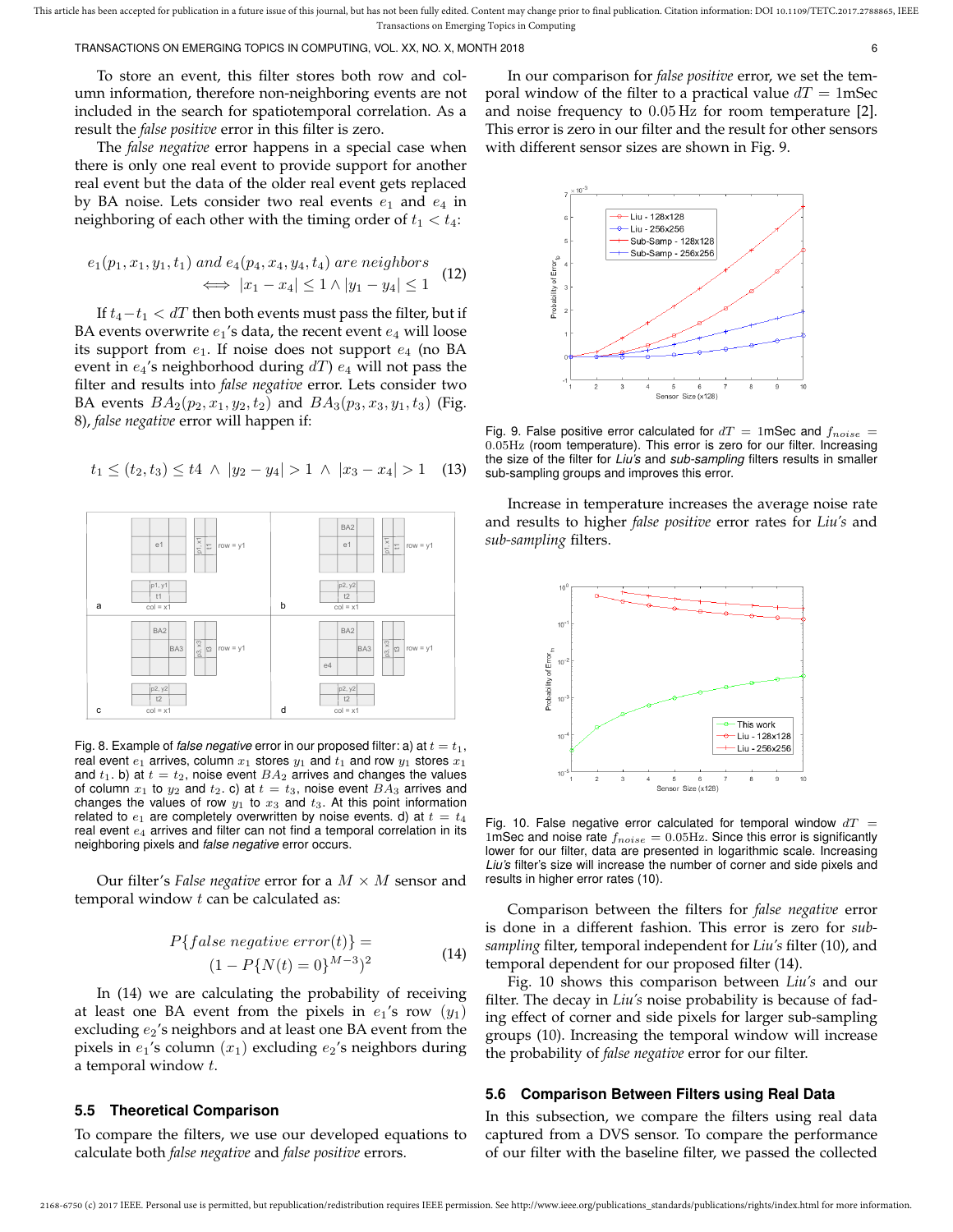TRANSACTIONS ON EMERGING TOPICS IN COMPUTING, VOL. XX, NO. X, MONTH 2018 7

noise from section 4 to both filters. Our results show that our filter works as expected and we did not observed any error during our observations (Fig. 11).



Fig. 11. Comparison between our filter and baseline filter using real data captured by a DVS sensor. Both filters identically remove the BA noise.

To compare the filters for *past event false positive* error, we collected the output of the DVS128 sensor while moving a laser pointer in front of the image sensor. We collected this data for two seconds and used all four filters for denoising. We repeated this test for 20 times and calculated the number of passed events between the filters. We concluded that on average our proposed filter passes 180% more real events compared to other filters. The result of one of our tries is shown in Fig. 12.



Fig. 12. *Past event false negative* noise. Data captured with a moving laser pointer in front of the camera. Compared to other filters, our proposed filter is able to pass 180% more real events compared to other filters. All other filters are prone to this error and output of the baseline filter can also represent *Liu's* and *sub-sampling* filters for this error.

## **6 HARDWARE IMPLEMENTATION**

To compare the resource utilization between our proposed filter and other approaches, we implemented all the filters using Vivado<sup>®</sup> High Level Synthesis.

*Baseline* filter's size is equal to the sensor size and *subsampling* and *Liu's* filters' sizes can be different depending on their sub-sampling factor (Fig. 3). But for an equal filter size, hardware utilization for these three filters are almost identical. Therefore a reader can assume that the provided result for a *baseline* filter are valid for the same size *Liu's* or *sub-sampling* filters.

In practice, because of limited real estate and to conserve energy and heat, compact FPGAs with high performanceper-watt ratios are used at the sensor head. Therefore we used Artix<sup>®</sup>-7 from Xilinx<sup>®</sup> for our synthesis.

The result of synthesis for different sensor sizes range from  $128 \times 128$  to  $1280 \times 1280$  is shown in Table 1.

TABLE 1 Comparison between resource utilization

| <b>Size</b>        | filter    | Latency<br>(nSec) | <b>BRAM</b> | FF       | LUT   | Throughput<br>(MHz) |
|--------------------|-----------|-------------------|-------------|----------|-------|---------------------|
| $128 \times 128$   | baseline  | 8                 | 8.77%       | 0.06%    | 0.32% | 14                  |
|                    | this work | 35                | 0.55%       | 0.31%    | 0.72% | 3                   |
| $256 \times 256$   | baseline  | $\overline{8}$    | 35.07%      | 0.06%    | 0.34% | 14                  |
|                    | this work | 35                | 0.55%       | 0.32%    | 0.72% | 3                   |
| $512 \times 512$   | baseline  | 8                 | 140.27%     | $0.07\%$ | 0.37% | 14                  |
|                    | this work | 35                | 0.55%       | 0.32%    | 0.72% | 3                   |
| $1024 \times 1024$ | baseline  | 8                 | 561.10%     | 0.10%    | 0.40% | 14                  |
|                    | this work | 35                | 1.10%       | 0.32%    | 0.73% | 3                   |
| $1280 \times 1280$ | baseline  | $\overline{8}$    | 1122.19%    | 0.12%    | 0.43% | 14                  |
|                    | this work | 35                | 2.19%       | 0.32%    | 0.73% | 3                   |

Table 1 shows that for sensor sizes bigger than  $256 \times 256$ , *baseline* filter can not fit in the fabric. And since *Liu's* and *subsampling* filters have similar hardware utilization as *baseline* filter for equal filter size. These two filters also can not fit in the fabric if they are bigger than  $256 \times 256$  (Fig. 13).

As it is shown in Table 1, our proposed filter consumes less memory and as a trade off, it has lower throughput and higher latency compared to baseline filters. However its latency is three orders of magnitude faster than the sensor, pixels of DVS128 have a latency equal to  $15 \mu$  sec which is equal to 66.7 kHz and the sensor itself is capable of producing maximum 1M events per second.



Fig. 13. Memory utilization for baseline filter. Liu's and sub-sampling filters with sizes equal to baseline filter have similar memory utilization.

Compared to other filters, our proposed filter does not have a high demand on resources. Even for the large sizes it utilizes a fraction of memory compared to other filters. Fig. 14 shows a comparison between the smallest *Liu's* filter and our proposed filter for different sensor sizes.

# **7 CONCLUSION**

This paper presents a novel  $O(N)$  spatiotemporal filter for neuromorphic vision sensors. By modeling the noise of neuromorphic vision sensors, we calculated the probability of error for our proposed sensor and other related filter designs. Our error models show that the proposed filter has 100× less *false negative* error compared to other hardware friendly designs and zero *false positive* error. By collecting